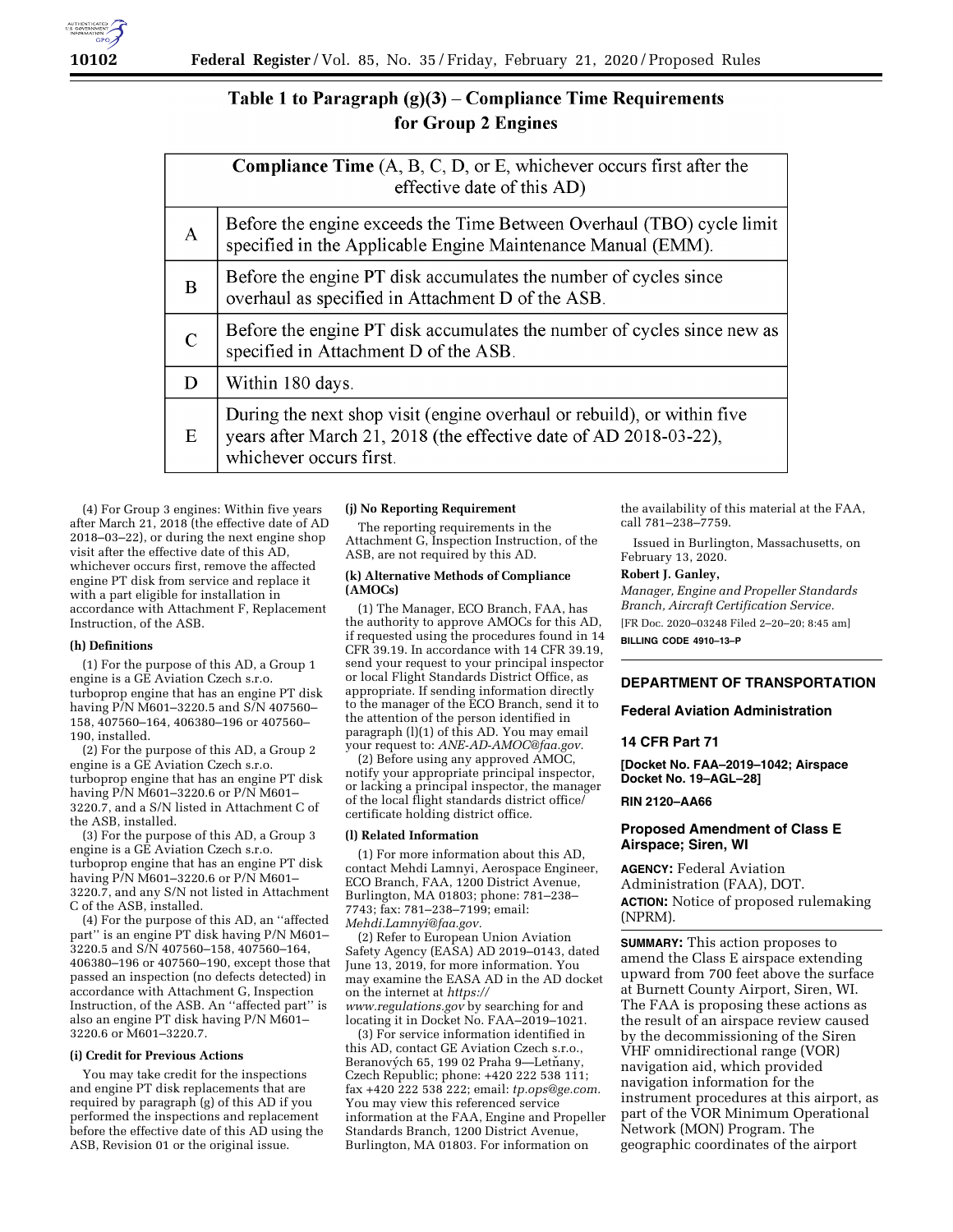would also be updated to coincide with the FAA's aeronautical database. Airspace redesign is necessary for the safety and management of instrument flight rules (IFR) operations at this airport.

**DATES:** Comments must be received on or before April 6, 2020.

**ADDRESSES:** Send comments on this proposal to the U.S. Department of Transportation, Docket Operations, West Building Ground Floor, Room W12–140, 1200 New Jersey Avenue SE, Washington, DC 20590; telephone (202) 366–9826, or (800) 647–5527. You must identify FAA Docket No. FAA–2019– 1042/Airspace Docket No. 19–AGL–28 at the beginning of your comments. You may also submit comments through the internet at *[https://www.regulations.gov.](https://www.regulations.gov)*  You may review the public docket containing the proposal, any comments received, and any final disposition in person in the Dockets Office between 9:00 a.m. and 5:00 p.m., Monday through Friday, except federal holidays.

FAA Order 7400.11D, Airspace Designations and Reporting Points, and subsequent amendments can be viewed online at *[https://www.faa.gov/air](https://www.faa.gov/air_traffic/publications/)*\_ *[traffic/publications/.](https://www.faa.gov/air_traffic/publications/)* For further information, you can contact the Airspace Policy Group, Federal Aviation Administration, 800 Independence Avenue SW, Washington, DC 20591; telephone: (202) 267–8783. The Order is also available for inspection at the National Archives and Records Administration (NARA). For information on the availability of FAA Order 7400.11D at NARA, email *[fedreg.legal@nara.gov](mailto:fedreg.legal@nara.gov)* or go to *[https://](https://www.archives.gov/federal-register/cfr/ibr-locations.html) [www.archives.gov/federal-register/cfr/](https://www.archives.gov/federal-register/cfr/ibr-locations.html)  [ibr-locations.html.](https://www.archives.gov/federal-register/cfr/ibr-locations.html)* 

#### **FOR FURTHER INFORMATION CONTACT:**

Jeffrey Claypool, Federal Aviation Administration, Operations Support Group, Central Service Center, 10101 Hillwood Parkway, Fort Worth, TX 76177; telephone (817) 222–5711. **SUPPLEMENTARY INFORMATION:** 

# **Authority for This Rulemaking**

The FAA's authority to issue rules regarding aviation safety is found in Title 49 of the United States Code. Subtitle I, Section 106 describes the authority of the FAA Administrator. Subtitle VII, Aviation Programs, describes in more detail the scope of the agency's authority. This rulemaking is promulgated under the authority described in Subtitle VII, Part A, Subpart I, Section 40103. Under that section, the FAA is charged with prescribing regulations to assign the use of airspace necessary to ensure the safety of aircraft and the efficient use of

airspace. This regulation is within the scope of that authority as it would amend the Class E airspace extending upward from 700 feet above the surface at Burnett County Airport, Siren, WI, to support IFR operations at this airport.

#### **Comments Invited**

Interested parties are invited to participate in this proposed rulemaking by submitting such written data, views, or arguments, as they may desire. Comments that provide the factual basis supporting the views and suggestions presented are particularly helpful in developing reasoned regulatory decisions on the proposal. Comments are specifically invited on the overall regulatory, aeronautical, economic, environmental, and energy-related aspects of the proposal. Communications should identify both docket numbers and be submitted in triplicate to the address listed above. Commenters wishing the FAA to acknowledge receipt of their comments on this notice must submit with those comments a self-addressed, stamped postcard on which the following statement is made: ''Comments to Docket No. FAA–2019–1042/Airspace Docket No. 19–AGL–28.'' The postcard will be date/time stamped and returned to the commenter.

All communications received before the specified closing date for comments will be considered before taking action on the proposed rule. The proposal contained in this notice may be changed in light of the comments received. A report summarizing each substantive public contact with FAA personnel concerned with this rulemaking will be filed in the docket.

#### **Availability of NPRMs**

An electronic copy of this document may be downloaded through the internet at *[https://www.regulations.gov.](https://www.regulations.gov)*  Recently published rulemaking documents can also be accessed through the FAA's web page at *[https://](https://www.faa.gov/air_traffic/publications/airspace_amendments/) www.faa.gov/air*\_*[traffic/publications/](https://www.faa.gov/air_traffic/publications/airspace_amendments/) airspace*\_*[amendments/.](https://www.faa.gov/air_traffic/publications/airspace_amendments/)* 

You may review the public docket containing the proposal, any comments received, and any final disposition in person in the Dockets Office (see the **ADDRESSES** section for the address and phone number) between 9:00 a.m. and 5:00 p.m., Monday through Friday, except federal holidays. An informal docket may also be examined during normal business hours at the Federal Aviation Administration, Air Traffic Organization, Central Service Center, Operations Support Group, 10101 Hillwood Parkway, Fort Worth, TX 76177.

## **Availability and Summary of Documents for Incorporation by Reference**

This document proposes to amend FAA Order 7400.11D, Airspace Designations and Reporting Points, dated August 8, 2019, and effective September 15, 2019. FAA Order 7400.11D is publicly available as listed in the **ADDRESSES** section of this document. FAA Order 7400.11D lists Class A, B, C, D, and E airspace areas, air traffic service routes, and reporting points.

## **The Proposal**

The FAA is proposing an amendment to Title 14 Code of Federal Regulations (14 CFR) part 71 by amending the Class E airspace extending upward from 700 feet above the surface to within a 6.5 mile radius (increased from a 6.4-mile radius) of the Burnett County Airport, Siren, WI; removing the city associated with the airport to comply with a change to FAA Order 7400.2M, Procedures for Handling Airspace Matters; updating the geographic coordinates of the airport to coincide with the FAA's aeronautical database; removing the exclusionary language from the airspace legal description as it is no longer required; adding an extension 2 miles each side of the 045° bearing from the airport extending from the 6.5-mile radius to 9.5 miles northeast of the airport; adding an extension 2 miles each side of the 137° bearing from the airport extending from the 6.5-mile radius to 9.9 miles southeast of the airport; adding an extension 2 miles each side of the 225° bearing from the airport extending from the 6.5-mile radius to 9.5 miles southwest of the airport; and adding an extension 2 miles each side of the 317° bearing extending from the 6.5-mile radius to 9.5 miles northwest of the airport.

These actions are the result of an airspace review caused by the decommissioning of the Siren VOR, which provided navigation information for the instrument procedures at these airports, as part of the VOR MON Program.

Class E airspace designations are published in paragraph 6005 of FAA Order 7400.11D, dated August 8, 2019, and effective September 15, 2019, which is incorporated by reference in 14 CFR 71.1. The Class E airspace designation listed in this document will be published subsequently in the Order.

FAA Order 7400.11, Airspace Designations and Reporting Points, is published yearly and effective on September 15.